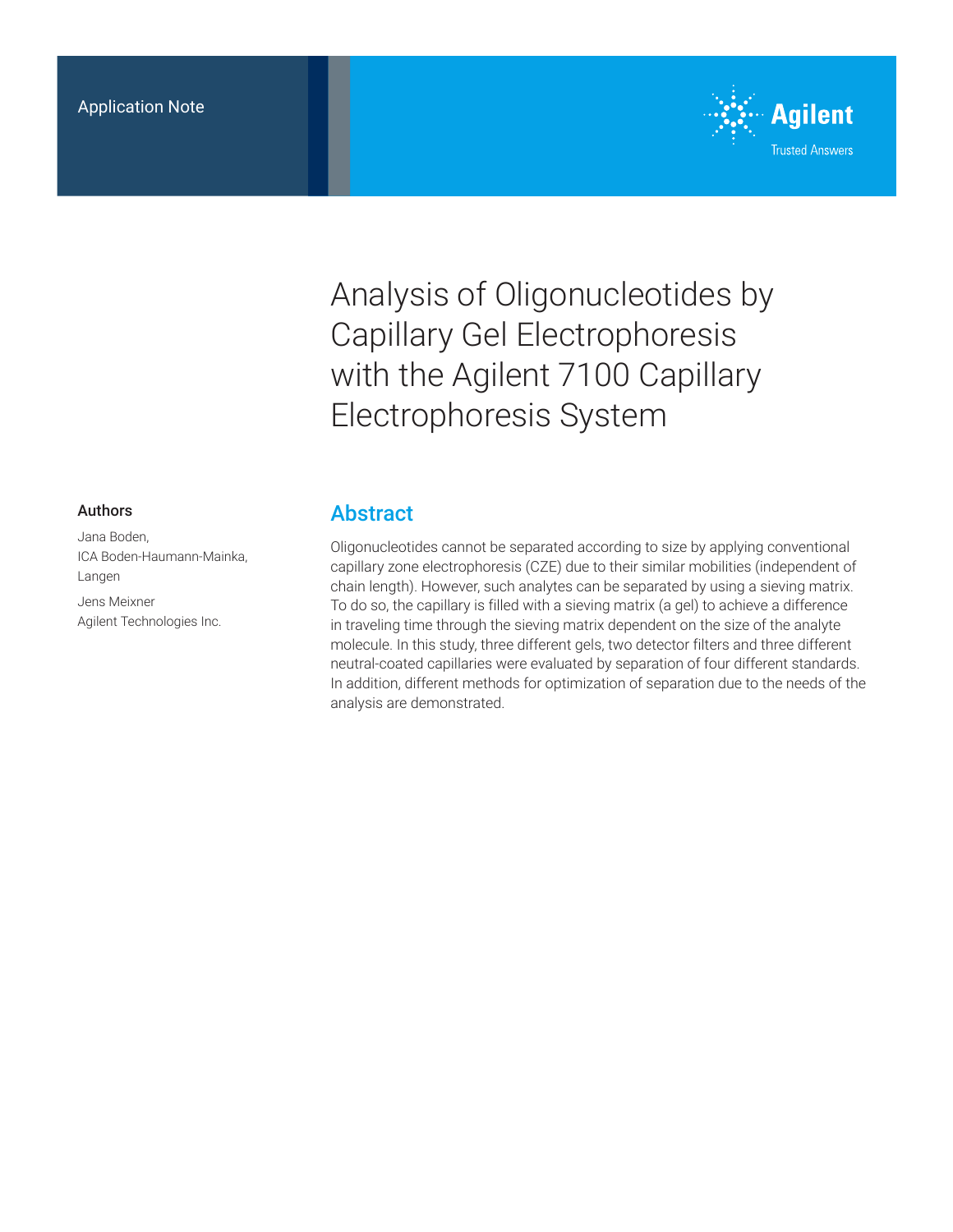# **Introduction**

This application note focuses on the analysis of oligonucleotides. By using different parameters such as different gels, filters, temperature and voltage, this analysis can be applied as a starting point and guidance for the analysis of an oligonucleotide sample. The Agilent 7100 capillary electrophoresis system is perfectly suited for capillary gel electrophoresis (CGE) due to programmable washing steps, different wavelength filters and the easy observation of the filling level in the vial. CGE is used for this analysis, as it is perfectly suited to separate analytes due to their difference in size. Even a difference of only one unit can be separated when optimizing the separation parameter.

# **Experimental**

This section sums up the applied consumables, chemicals, methods and their preparations.

# **Materials**

Polyethylene glycol 35000 stabilized (BHA) (8.18892) was purchased from Merck (Darmstadt, Germany). Two different part numbers lots (94646/BCCD4303 and 03557/BCCF4480) of polyethylene glycol 35000 were ordered from Sigma-Aldrich (Darmstadt, Germany). BisTris (0715) was purchased by VWR (Darmstadt, Germany). Boric acid (1.00165), water (1.15333, LC/MS Grade) and Acetonitrile (1.00030) were ordered from Merck (Darmstadt, Germany). All used capillaries (PVA 100 µm (G1600‑60419); µSIL WAX 100 µm (197-7202); µSIL DNA 75 µm (199-2602)), filters (260 nm detector filter (G7100-62700) and 280 nm CIEF filter (G7100-68750)) and the DNA Ladder (5190-9029), as well as the RNA resolution standard (5190-9028) were ordered from Agilent Technologies (Waldbronn, Germany).

The Oligo(dT)12-18 Primer (18418‑012) was purchased by Thermo Fisher Scientific (Dreieich, Germany). The Test Mix Polyd(A), 40-60mer Oligos (362387) was ordered from Sciex (Darmstadt, Germany).

### Method parameters

Table 1 shows the experimental conditions of the acquisition method.

#### Preconditioning

To prevent contamination and bonding of the gel on the outside of the capillary and on the electrode, the *Wash Inlet Electrode* function followed by a 5-second water dip was applied to the preconditioning, as described in Table 2.

For the same reason, different filling levels of the vials were used. The electrolyte vials were filled with 1 mL electrolyte each and the dip vial with approximately 1.3 mL water. The gel vial contained only 0.5 mL gel. For the sample solution, microvials were used, and between 10 µL and 40 µL were filled with sample. The user must ensure that the electrode and the capillary are immersed into the sample solution during the injection step. For all vials, care must be taken to ensure that no air bubbles are present.

By applying external pressure the purging time can be shortened to 300 seconds.

#### Preparation of the electrolyte solutions and gels

The electrolyte solution and gels were prepared as follows:

# Electrolyte solution: 200 mM BisTris, 200 mM boric acid

4.18 g of BisTris and 1.24 g of boric acid were weighed together in a 100 mL volumetric flask and filled with water up to the mark. After approximately five minutes in the ultrasonic bath, a clear solution was obtained. Before use, the solution was filtered with a 0.45 µm syringe filter.

Table 1. Experimental conditions.

| Parameter    | Value                                                                                         |
|--------------|-----------------------------------------------------------------------------------------------|
| Device       | Agilent 7100 capillary electrophoresis system                                                 |
| Firmware     | B.07.021                                                                                      |
| CDS          | Agilent OpenLab ChemStation C.01.10                                                           |
| Electrolyte  | 200 mM BisTris, 200 mM boric acid                                                             |
| Capillary    | As described in the individual section/figure - short-end to 33 cm                            |
| UV Interface | The "blue" interface (G7100-60310)                                                            |
| Injection    | -10 kV, 10 sec. for short-end tests: +10 kV, 5 sec. (or as described in figures and sections) |
| Detection    | 260 nm (BW10), Ref off (or as described in figures)                                           |
| Voltage      | -25 kV (for short-end tests: +25 kV) (or as described in figures)                             |
| Temperature  | 30 °C                                                                                         |

Table 2. Preconditioning parameters.

| <b>Function</b>      | Parameter                                  |  |
|----------------------|--------------------------------------------|--|
| Wash Inlet Flectrode | Inlet: Air<br>Outlet: Air                  |  |
| Flush                | 600 seconds<br>(Inlet: Gel, Outlet: Water) |  |
| Load Inlet Vial      | Water                                      |  |
| Wait                 | 5 seconds                                  |  |
| Wash Inlet Flectrode | Inlet: Air<br>Outlet: Air                  |  |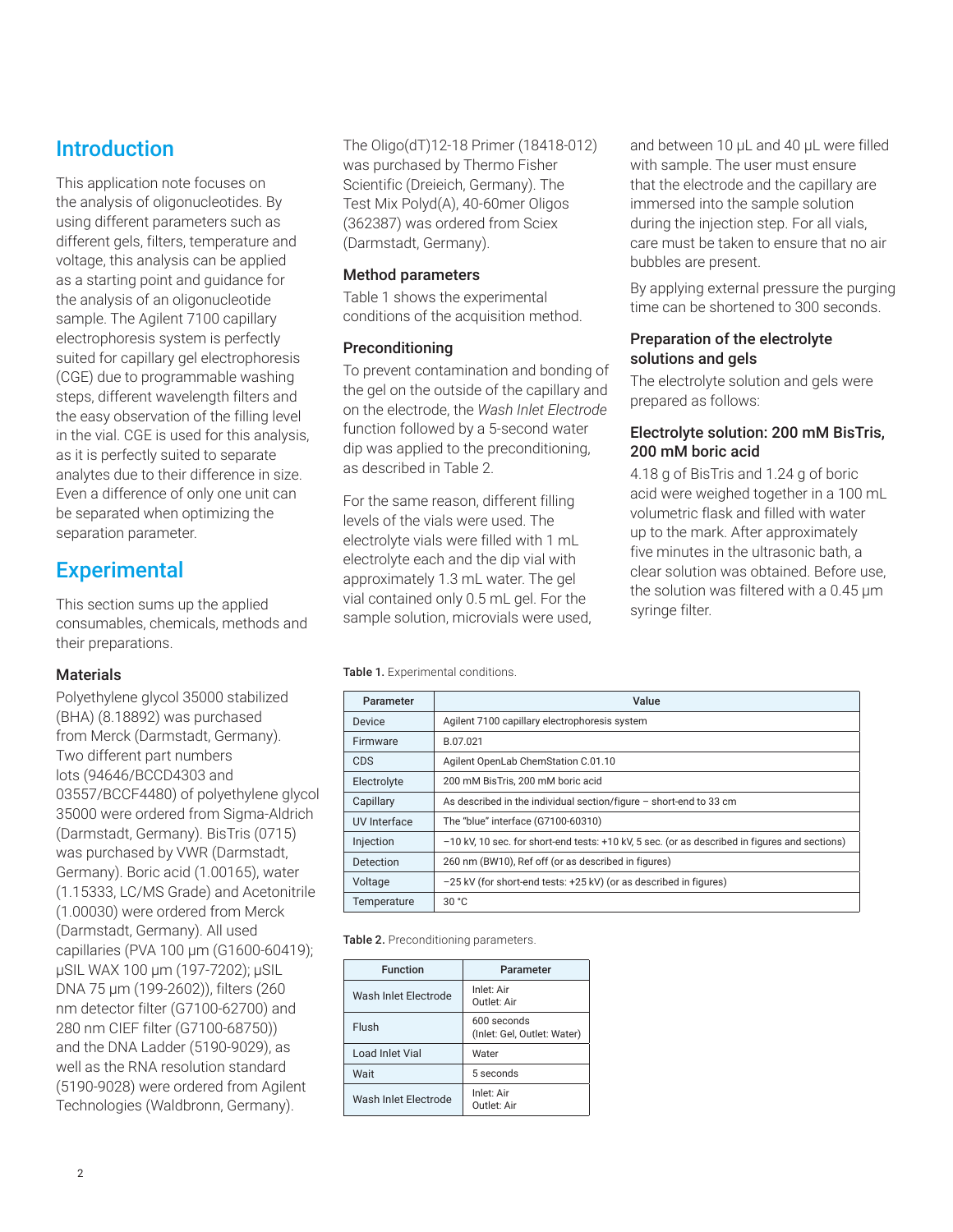# Polymeric solution (gel)

2.7 g of polyethylene glycol (PEG) was weighed into a 10 mL volumetric flask and filled with the filtered electrolyte solution up to the mark. For obtaining a clear solution, the flask was treated in the ultrasonic bath at least three times for 15 minutes. In between, the flask was shaken by hand about five times. The resulting gel contained 27% polymer, 200 mM BisTris and 200 mM boric acid. The solution was then ready to use.

# Polymeric solution (gel) with 20% acetonitrile

2.7 g of polyethylene glycol was weighed and transferred into a 10 mL volumetric flask. 2 mL of acetonitrile was added. and the flask was filled with the filtered electrolyte solution up to the mark. To obtain a clear solution, the flask was treated in the ultrasonic bath at least three times for 15 minutes. In between, it was shaken by hand approximately five times. The resulting gel contained 27% polymer, 20% (v:v) acetonitrile, 160 mM BisTris and 160 mM boric acid. The solution was then ready to use.

In total during the current tests, four gels were prepared:

- 1. Gel 1: PEG, Sigma-Aldrich (part number 94646)
- 2. Gel 2: PEG, Merck (part number 8.18892.1000)
- 3. Gel 3: PEG, Sigma-Aldrich (part number 03557)
- 4. Gel 4: PEG, Merck, part number 8.18892.1000, and 20% acetonitrile

All gels were kept in the refrigerator (2 to 8 °C) after preparation. During the tests, all gels were usable for three weeks. A longer storage time might be possible, but this has not been tested.

# Preparation of the standard solutions

- Standard solution 1: DNA Ladder Standard (Agilent): 1 mL water was added to the original sample vial and the solution was vortexed for 2 seconds.
- Standard solution 2: RNA Resolution Standard (Agilent): 1 mL water was added to the original sample vial and the solution was vortexed for 2 seconds.
- Standard solution 3: Oligo(dT)12-18 Primer (Invitrogen): The sample solution was ready to use.
- Standard solution 4: Test Mix Polyd(A), 40-60mer Oligos (Sciex): 0.5 mL water was added to the original sample vial and the solution was vortexed for 2 seconds.

Before injection, standard solutions 1, 2, and 4 were diluted 1:2 with water (e.g. 20 µL water + 20 µL standard solution) directly in the microvial and vortexed for approximately 2 seconds. Sample solution 3 was diluted 1:10 with water before use. For this, 3 µL of sample was added to 27 µL of water and vortexed for 2 seconds. Other dilutions are given in the figures.

# Results and discussion

In the next sections the following points will be investigated:

- Influence of the DAD filter
- Influence of the kind of gel
- Separation using different kinds of capillaries
- Reproducibility of consecutive injections
- Effect of different capillary lengths
- Influence of temperature and voltage

# Tests with 260 nm, 280 nm, and without wavelength filter

The first tests were done without a DAD filter. Gels 1 and 2 were used in a PVA capillary and the separations were carried out over the short end (8 cm) as well as over the long distance (24 cm). It can be seen in Figure 1 that the six peaks of standard 1 are detectable. In the next step, measurements were carried out with filters. For this purpose, a 260 nm filter and a 280 nm filter were installed one after the other in front of the DAD, and all standard solutions were tested using gel 1 and the PVA capillary in each case. Figure 1 compares the results for standard solution 1 for all three detection options. With all three detection methods, six peaks are detectable in principle. The use of a DAD filter is necessary to obtain sharp peaks and good resolution. In principle, both filters are suitable for the application. However, for the separation of the pd(A) oligos present in standard 4, the 260 nm filter is preferred.

### Testing of different gels

Four different gels were tested using the PVA capillary and a 280 nm filter. At first, the three different batches of PEG were compared. For standard solution 2, all peaks were resolved. This is especially a challenge for the last two peaks (20mer and 21mer), because there is only 1mer difference in their structure. In conclusion, all three PEGs are suitable for the separation of the oligonucleotides.

For better resolution, the use of 20% acetonitrile (ACN) is recommended. For standard 1, a better resolution was achieved using the ACN gel. However, for standards 2 and 3, there are only marginal differences in resolution using gels with and without ACN. For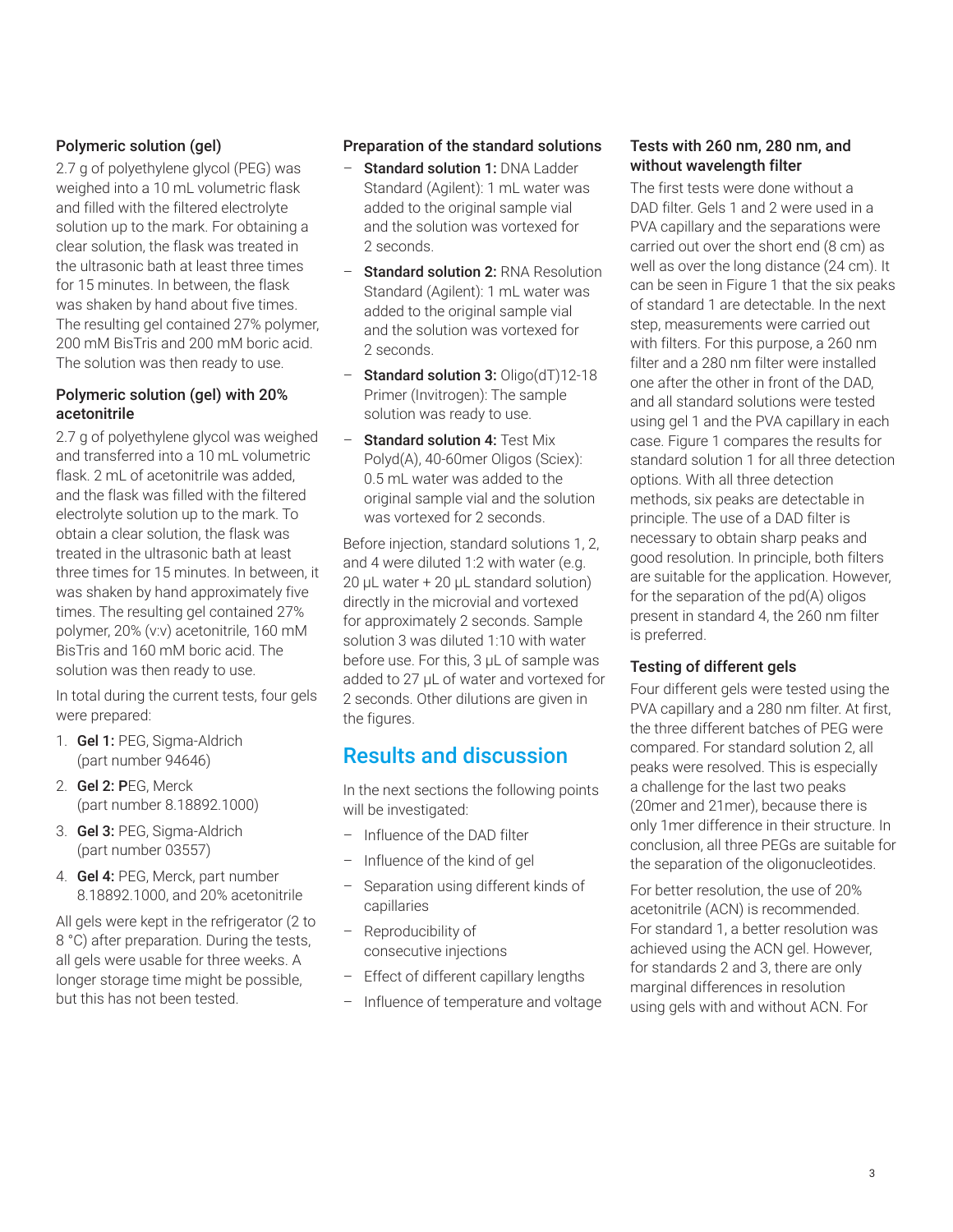standard 4, a significant improvement of resolution was achieved. In summary, the use of ACN in the gel depends on the kind of sample. For some samples with difficult peak resolution, the use of ACN can be advantageous.

# Testing different types of capillaries

Three different types of capillaries were tested for separation of oligonucleotides:

- Capillary 1: PVA, 100 µm
- Capillary 2: µSIL WAX, 100 µm
- Capillary 3: µSIL DNA, 75 µm

For all capillary types, a length of 33 cm in total was prepared and tested using the short-end detection, the 280 nm filter and gel 1. In principle all three capillaries can be applied for the separation of the four oligonucleotides in standard solution 2. The resolution of the peaks is similar for all three capillaries. For capillaries 1 and 2, a better signal-to-noise ratio is achieved. This can be explained by the thicker inner diameter of these capillaries.

In summary, the use of capillaries 1 and 2 is preferred. However, one advantage of capillary 1 is easier handling when installing in the cassette. This is due to the fact that the detection window can be placed more safely and quickly in the alignment interface, because the fixed stopper ensures the correct adjustment in the detector.

### Reproducibility of migration times

The reproducibility of the method was tested with six consecutive injections of standard 2 using gel 1, the 280 nm filter and the PVA as well as the µSIL‑WAX capillary (illustrated in Figure 2). Good RSDs below 1% were achieved (Table 3). Therefore, both capillaries are usable for reproducible analysis. For both series of measurements, it was found that the reproducibility was improved for injections 7 to 12. The reason for this



Figure 1. Standard solution 1 (diluted 1:2), short-end, gel 1, applying different DAD filters.



Figure 2. Overlay of consecutive injections using gel 1 and a µSIL-WAX capillary.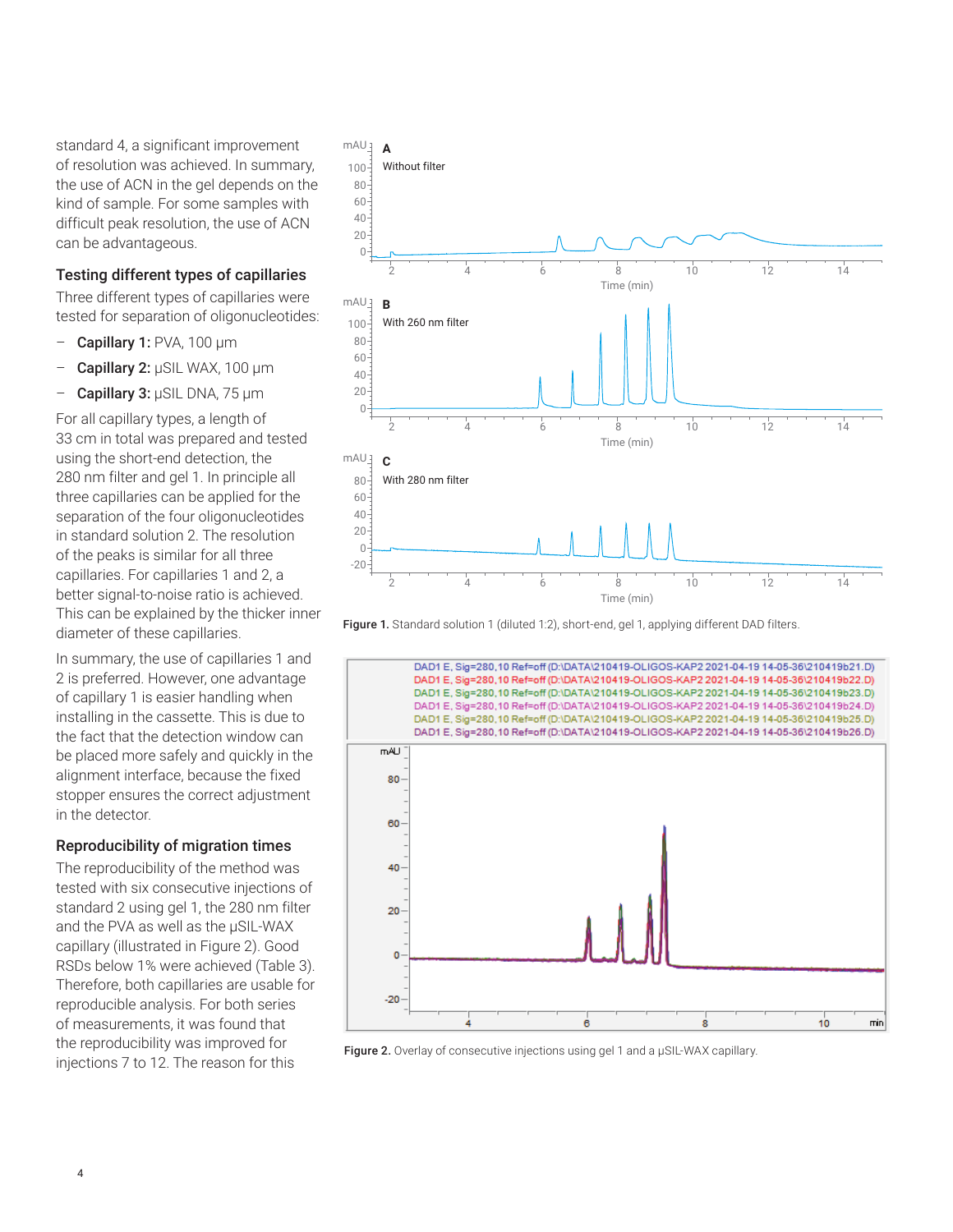could be better capillary conditioning. The relative standard deviation (RSD) of the migration time was calculated for the last peak (21mer).

### Effective length

Applying a 33 cm capillary, two different separation lengths can be used. If the sample is injected on the side of the inlet home vial, the separation length up to the detector is 24.5 cm. The sample can also be injected from the other side (the side of the outlet home vial). This side is closer to the point of detection and thus, the resulting separation length is only 8.5 cm (short-end detection). In this way, two different lengths can be tested comfortably with the same capillary during method optimization. The comparative measurements were performed using gel 1, a PVA capillary and the 260 nm filter. Figures 3 to 5 show the same electropherograms with enlarged sections of peak zones for standard solutions 1 to 3. It can be observed that baseline resolution of the peaks is also achieved over the short-end separation. The use of the longer distance clearly leads to an even better resolution. The disadvantage, however, is the significantly longer analysis time. For standard solution 4, the long side detection is recommended, as can be recognized in Figure 6. In conclusion, both options are applicable for the samples shown without exchanging the capillary. Priorities can be determined by the user.

Table 3. Relative standard deviation.



Figure 3. Separation of standard 1 using two different separation lengths.







Figure 5. Separation of standard 3 using two different separation lengths.



Figure 6. Separation of standard 4 using two different separation lengths.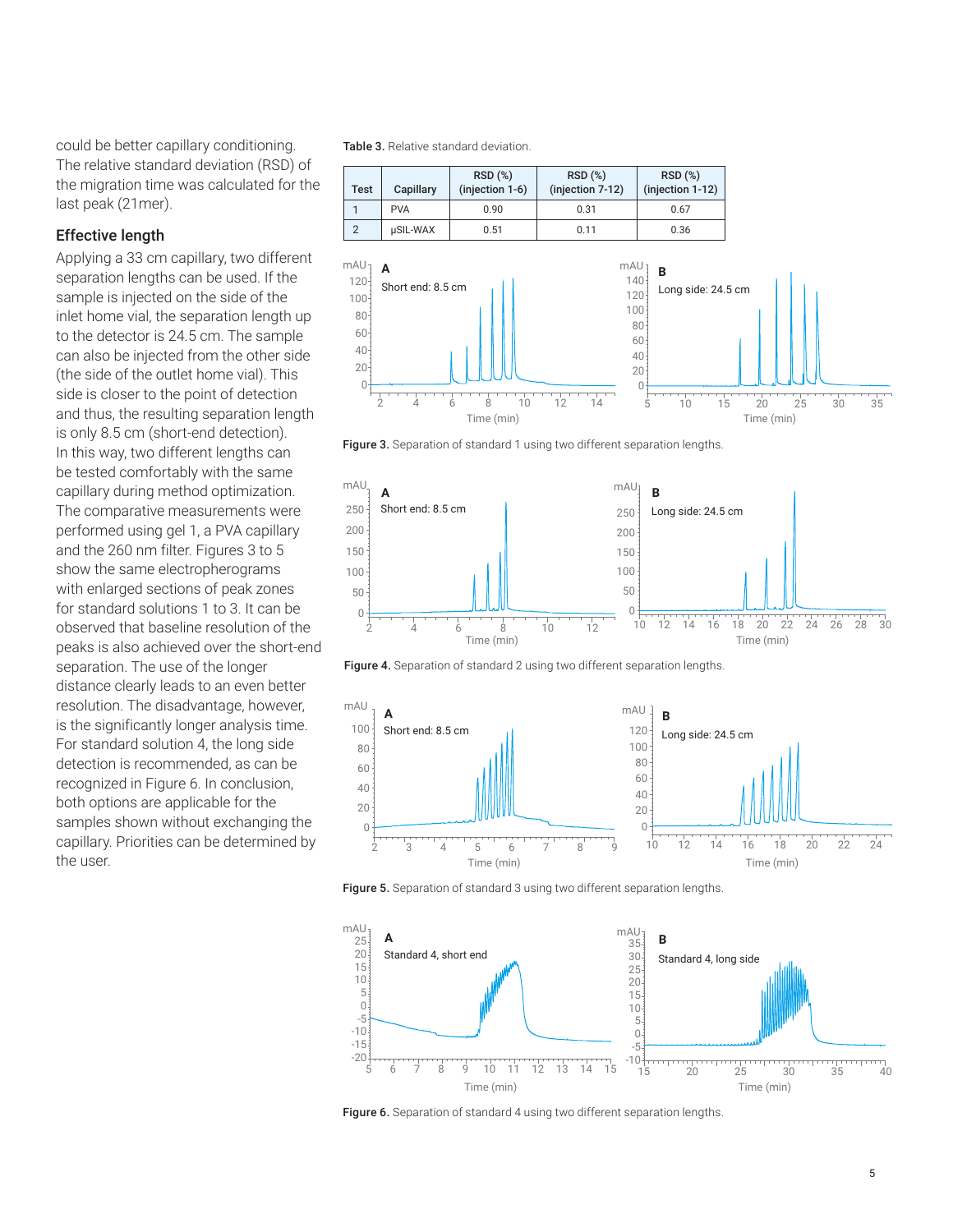#### Influence of temperature

Changing the temperature can be a simple way to optimize a separation. The influence of temperature on the resolution and migration time for standard solution 2 was investigated in the range of 20 to 35 °C. Figure 7 shows that the resolution improves with decreasing temperature, with the resolution of the last two peaks indicated in the figure in each case. On the other hand, due to the higher viscosity at lower temperature, the analysis time also becomes longer. Therefore, the optimal temperature should be selected depending on the type of sample and the intention of the user.



Figure 7. Influence of temperature (using gel 1, a PVA capillary and the 280 nm filter).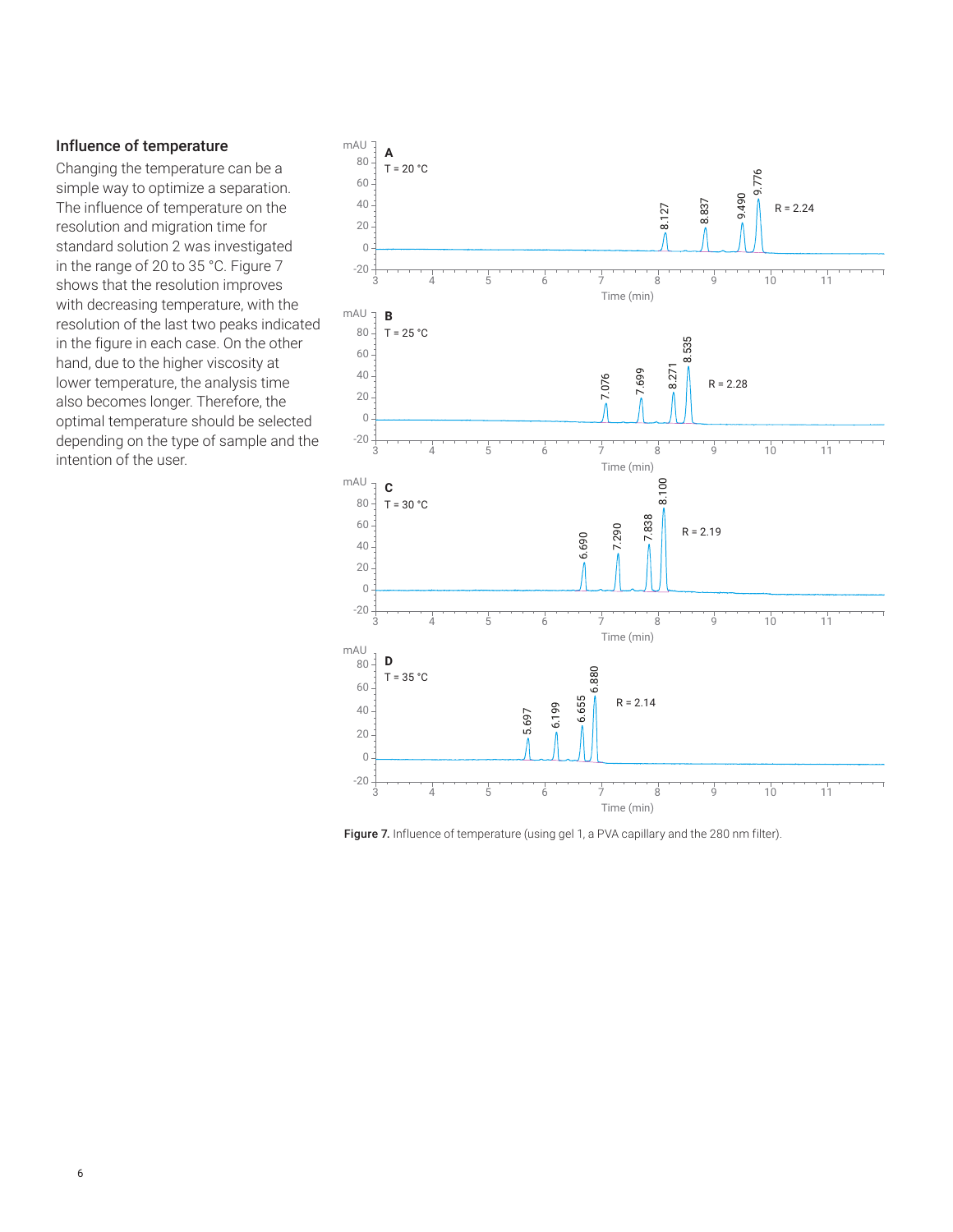### Influence of voltage

In Figure 8, the influence of the separation voltage was investigated for standard solution 2. The main interest was on the resolution of the last two peaks, which is written to the right of the last peak, respectively. The enormous influence on the analysis time becomes immediately apparent. Furthermore, it can be seen that the peaks also become sharper with increasing voltage, and thus the loss of resolution caused by the faster separation is moderate. From Figure 8D, it is evident that the combination of a higher voltage with a lower temperature is also interesting. Here, the separation is faster than at 25 kV (see Figure 8B) but the resolution remains practically unchanged. In conclusion, a higher separation voltage could therefore be of interest to users who plan a high sample throughput.



Figure 8. Influence of voltage (using gel 1, a PVA capillary and the 280 nm filter).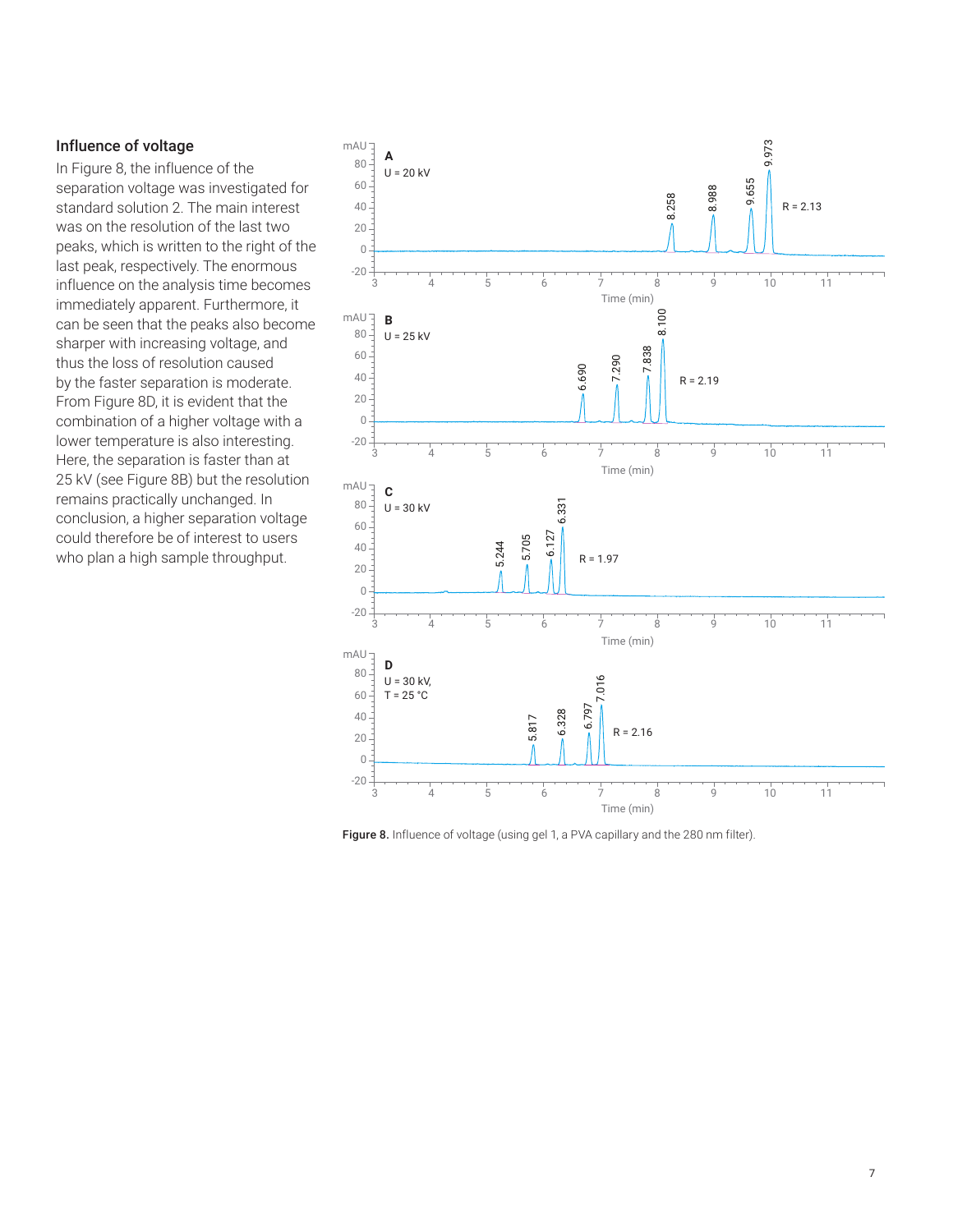# Optimization of separation for standard solution 4

Separating the oligos in standard solution 4 is a challenge, as 20 consecutive pd(A) oligos with a relatively long chain (40mer to 60mer) are involved. Therefore, the influence of the capillary length, the addition of acetonitrile and the optimization of the voltage were investigated. For the experiments, the PVA capillary and the 260 nm filter were applied and the electropherograms obtained under different conditions. The best results are presented in Figure 9, where scaling was adjusted in each case. A significant improvement in separation was achieved by using 20% acetonitrile in the gel (see Figure 9B). Finally, an increased voltage of 30 kV with simultaneous reduction in temperature to 25 °C was tested. It is evident from Figure 9C that the best separation was achieved with these changes. If necessary, further optimization could be carried out, e.g. by adjusting the sample concentration and injection or further optimizing the acetonitrile content. Therefore, it has been shown that it is possible to optimize even difficult oligo separations by simply and quickly adjusting the experimental conditions.



Figure 9. Optimization of experimental conditions for standard solution 4 (diluted 1:2).